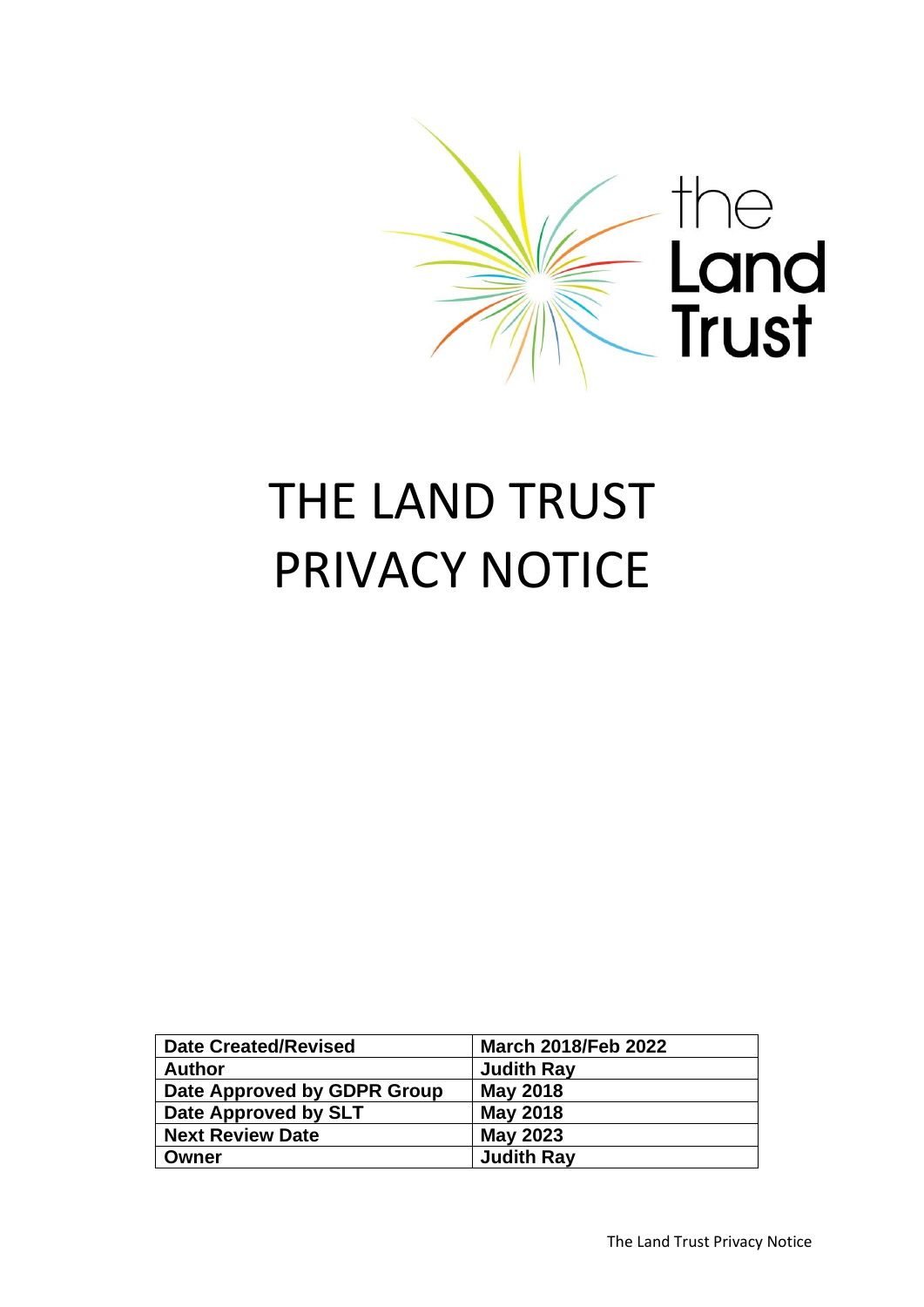At the Land Trust, we are committed to protecting your personal information. This notice explains how, when and why we collect personal information about you, how we use it, the conditions under which we may disclose it to others and how we secure it.

#### **Who we are**

The Land Trust is leading the way in establishing new, sustainable methodologies for the management of open space, on behalf of, and in partnership with, local communities. We are currently responsible for the management of over 60 sites across the UK, including urban parks, designated nature reserves and listed buildings. We work with local partners, such as Groundwork, Wildlife Trusts and The Conservation Volunteers, to manage sites on the ground and engage communities.

The Land Restoration Trust trading as the Land Trust: Company Registration no: 5077263; Registered Charity no: 1138337; Office of Scottish Charity Regulator No: SC043833; Data Controller Number: Z365622X.

The registered address of the organisation is 7 Birchwood One, Dewhurst Road, Birchwood, Warrington WA3 7GB. The Land Restoration Trust comprises the Land Trust and its trading subsidiaries.

#### **How do we collect information?**

We obtain information about you when you:

- contact us about our services e.g. grazing licenses
- visit our websites
- register to receive marketing information
- register for a training course
- register for volunteering
- visit a space/site managed by us which is monitored by CCTV
- join a meeting organised by the Land Trust using Skype or Microsoft Teams

### **What type of information is collected?**

We process personal information relevant to the above purposes/reasons. This may include:

- personal details
- family details e.g. next of kin
- lifestyle and social circumstances
- financial details
- education and employment details
- visual images.

We may also process sensitive classes of information that may include:

- physical or mental health issues
- racial or ethnic origin
- religious or other beliefs of a similar nature
- criminal offences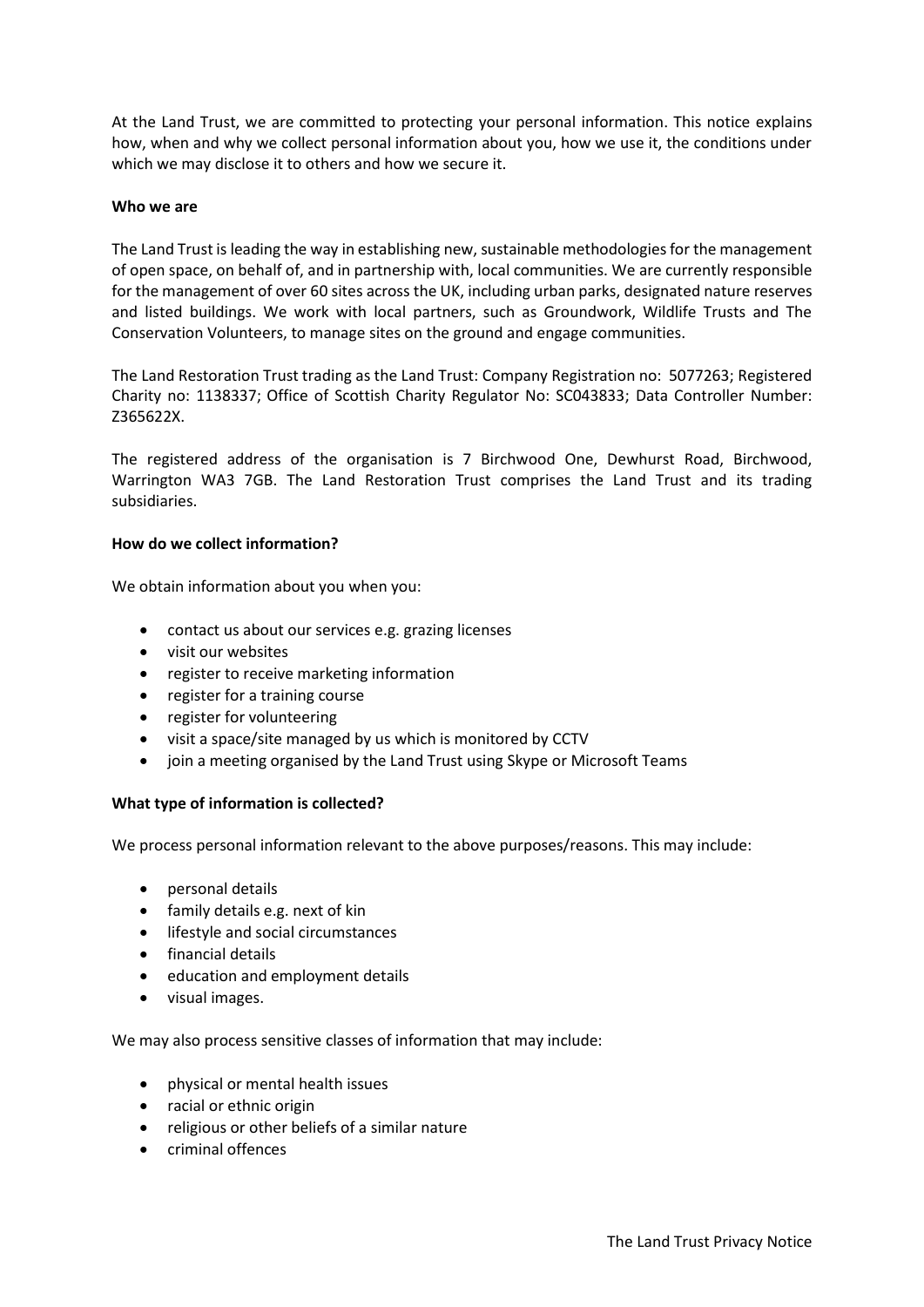### **Lawful basis for processing your data**

If your personal information is collected from you then the lawful basis for processing your personal information is consent.

• the data subject has given consent to the processing of his or her personal data for one or more specific purposes;

If you enter into a contract with the Land Trust e.g. grazing license, fishing license, then the lawful basis for processing your personal information is contractual.

• Processing is necessary for the performance of a contract with the data subject or to take steps to enter into a contract

### **How do we process personal information?**

All personal data processed by the Land Trust will be used in accordance with the General Data Protection Regulations and for the following purposes:

- to provide a volunteer service for the benefit of the public;
- to provide training course for the benefit of the public;
- to provide events/activities for the benefit of the public;
- to fundraise and promote the interests of the Land Trust;
- manage our employees and volunteers;
- maintain our own accounts and records;
- the use of CCTV systems for the prevention of crime;
- to provide you with the services or information you have requested;
- to record any contact we have with you and to provide you with the most relevant and tailored communications;
- process a job application;
- to carry out our obligations arising from any contract entered into by you and us.

### **How long will we keep your information?**

We will retain the personal information for as long as you have an active relationship with the Land Trust. If the relationship with the Land Trust is of a financial nature then we are required under UK Tax Law to keep the personal information (name and address) for a minimum of 7 years after which time it will be destroyed.

CCTV images are generally retained for 3 to 6 months unless they are being used to support a criminal prosecution in which case they will be retained until they are no longer required.

### **Who has access to your information?**

We do not share your personal information with other organisations, other than service providers working on our behalf, without your prior consent unless we are required to do so by law, for example, by a court order or for the purposes of prevention of fraud or other crime. When using service providers we only share the personal information required to deliver the service and we have legal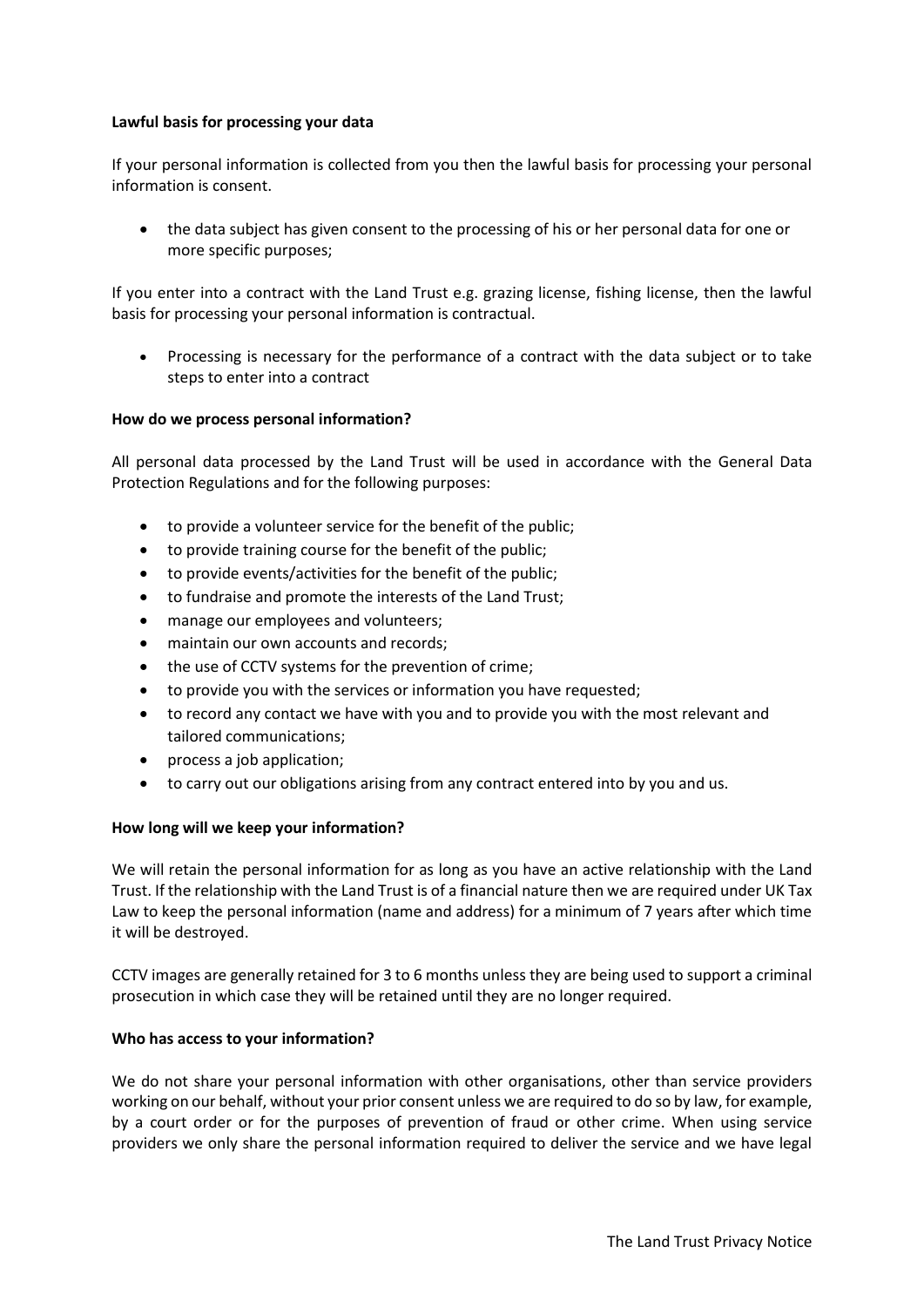contracts in place ensuring that your information is secure and only used for the purposes it was collected and is not used for their own marketing purposes.

Where necessary or required we share information with:

- your family members, associates or representatives
- employees
- providers of goods and services
- educator and examining bodies
- financial organisations
- business associates and professional advisers
- police forces
- local and central government
- other companies in the same group as the data controller

#### **Data Portability**

In some circumstances, you can obtain a copy of the personal information provide by you in a commonly used electronic format which can be used for your own purposes across different services.

#### **Right to restrict processing**

The right to restrict processing stops us using or sharing your personal information, but not storing it, unless:

- you have given your consent
- use or sharing of your personal information is necessary for a legal reason

#### **Right to rectification**

If at any point you believe the personal information we process about you is incorrect you can request to have it corrected.

To make a data portability request, to exercise your right to restrict processing or to exercise your right to rectification please contact us:

- by email: [dpo@thelandtrust.org.uk](mailto:dpo@thelandtrust.org.uk)
- by telephone: 01925 852005
- by post: FAO Data Protection Adviser, The Land Trust, 7 Birchwood One, Dewhurst Road, Birchwood, Warrington WA3 7GB

You will receive a response to the request within one calendar month.

#### **Withdrawal of consent**

We will only contact you for marketing purposes if you have given your prior consent. You will only be contacted in the manner requested e.g. post, email, telephone.

You can, at any time, withdraw your consent to receive marketing information by contacting us: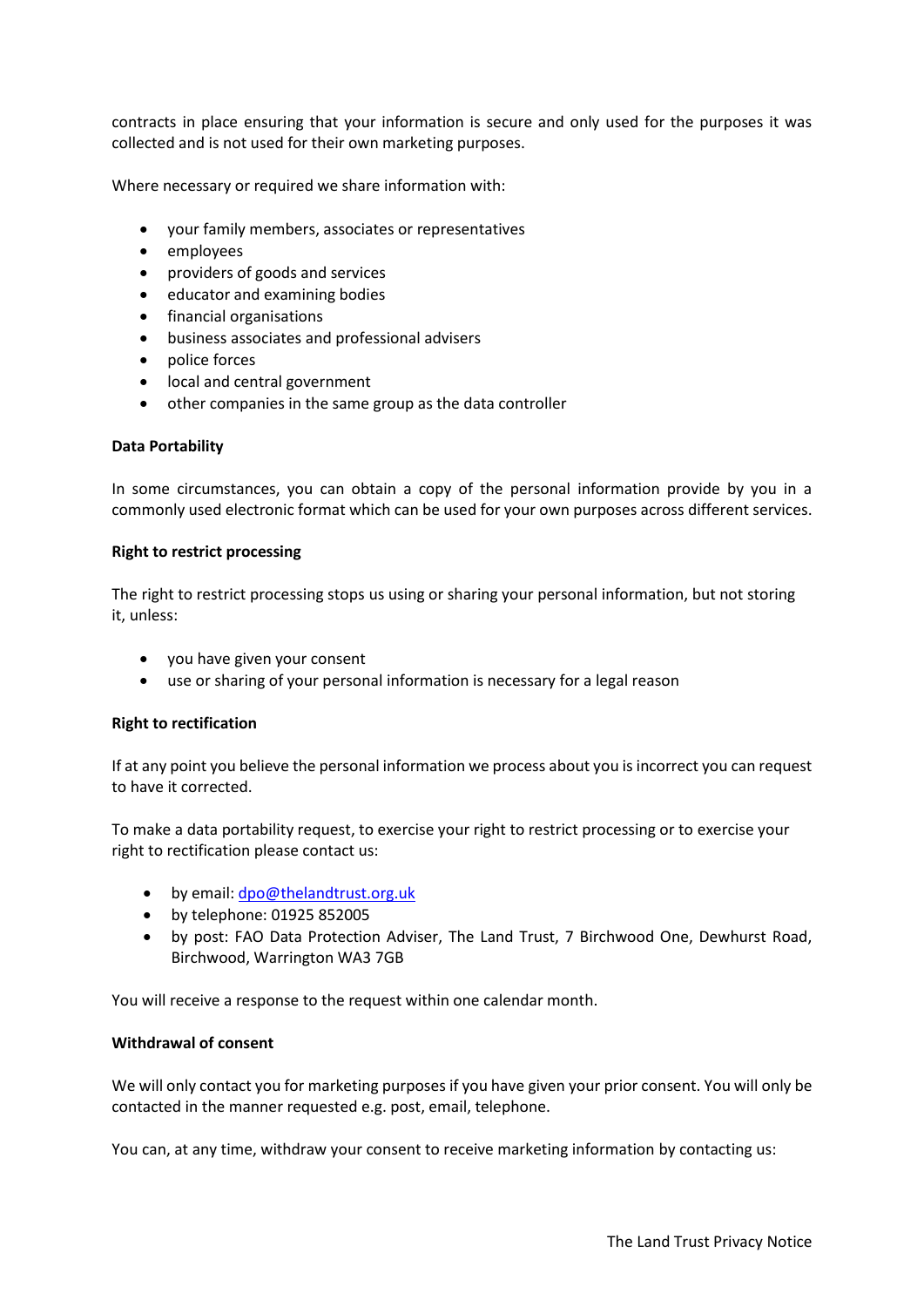- by email: [enquiries@thelandtrust.org.uk](mailto:enquiries@thelandtrust.org.uk)
- by telephone: 01925 852006
- by post: FAO Data Protection Adviser, The Land Trust, 7 Birchwood One, Dewhurst Road, Birchwood, Warrington WA3 7GB,

Your request will be actioned as soon as possible.

## **Right to be forgotten/erasure**

You have the right for the personal information we process about you to be erased.

To exercise your right to be forgotten please contact us:

- by email: [dpo@thelandtrust.org.uk](mailto:dpo@thelandtrust.org.uk)
- by telephone: 01925 852005
- by post: FAO Data Protection Adviser, The Land Trust, 7 Birchwood One, Dewhurst Road, Birchwood, Warrington WA3 7GB

Your request will be actioned as soon as possible.

### **How you can access your personal information**

You have the right to request a copy of your personal information by making a Subject Access Request. The request must be made in writing.

Two forms of proof of identity are required and should include your name and current address. Please provide one from each of the sections below.

**Section 1:** Birth certificate, Passport, Driving Licence

**Section 2:** Utility Bill (from last 3 months); Current Vehicle Registration document; Bank statement (from last 3 months); Rent book (from last 3 months)

If you would like to make a Subject Access Request please contact us:

- by email: dpo@thelandtrust.org.uk
- or by post: FAO Data Protection Adviser, The Land Trust, 7 Birchwood One, Dewhurst Road, Birchwood, Warrington WA3 7GB,

You will receive a response to the request within one calendar month.

### **Security precautions in place to protect against the loss, misuse or alteration of your information**

The Land Trust takes the care of your data seriously and undertakes to protect your personal information in a range of ways including secure servers, firewalls and SSL encryption. We follow payment card industry (PCI) security compliance guidelines when processing credit card payments and any personal information transferred between locations will be both encrypted and password protected.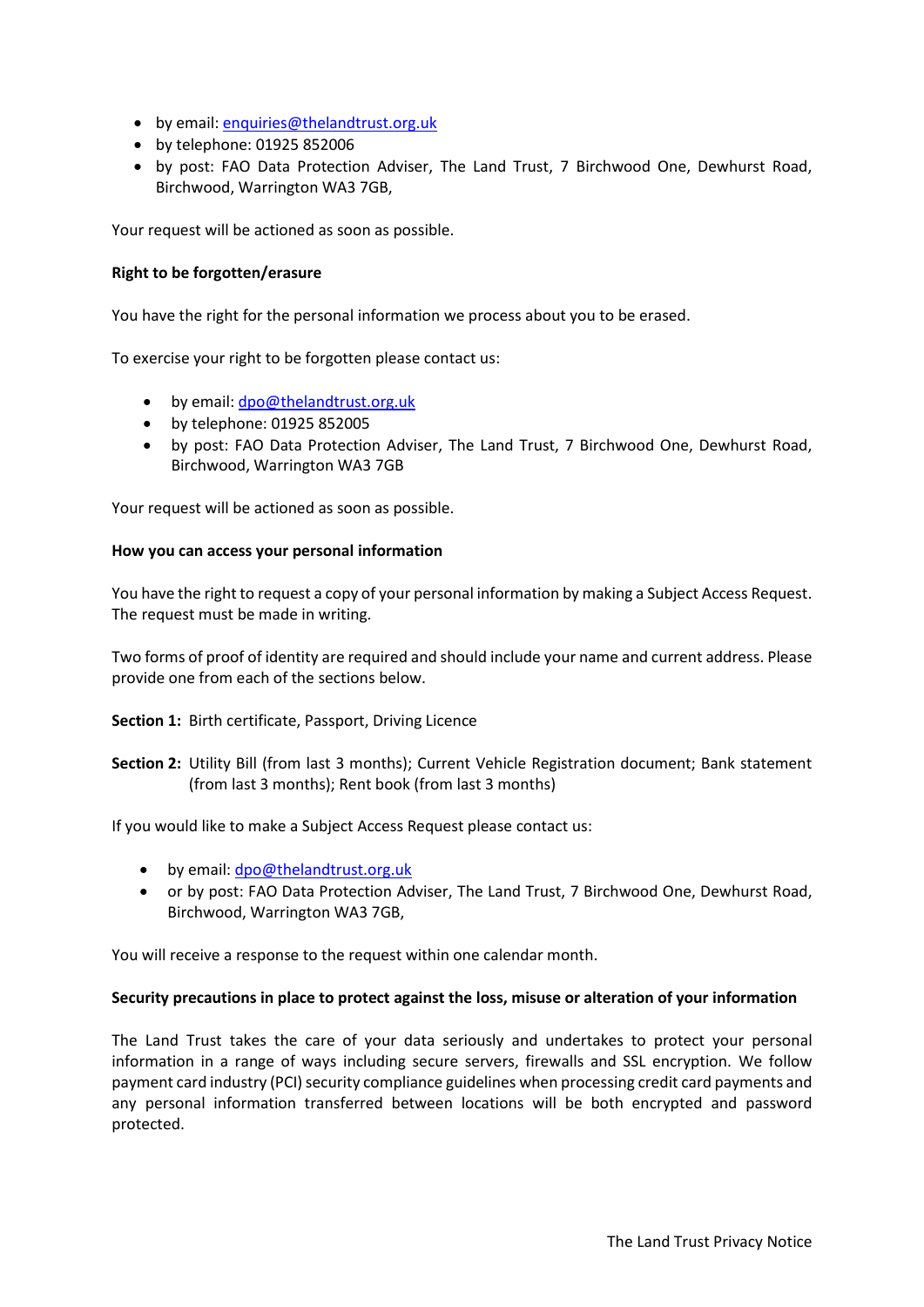We cannot guarantee the security of any information you transmit to us via email or over the internet, and you do so at your own risk. Once we receive your information we treat the security of your personal information very seriously. If you registered to use the resident's portal, we will have supplied you with a temporary password to access your personal information, which we strongly suggest you change to something memorable. You are responsible for keeping this password confidential and we ask that you don't share this password with anyone.

## **Profiling**

We do not use your personal information for automated decision making or profiling purposes.

### **Use of 'cookies'**

We do not use cookies on our websites to collect personal information however we do use third party cookies to analyse our site traffic. We share information about the use of our site with google analytics who may combine it with other information you have provided to them or that they have collected through your use of their other services.

Third party cookies will only be enabled on our website with your consent. Once you have given your consent the cookie will remain active for 24 hours which means if you visit the site again in this time period you will not be asked again. Once the cookie has expired the cookie consent notice will again appear at the bottom of the screen.

## **16 or under**

We are concerned about and strive to protect the privacy of children aged 16 or under. If you are aged 16 or under, please get your parent / guardian's permission before you provide us with personal information.

### **Transferring your information outside Europe**

The Land Trust does not operate outside of the United Kingdom. All your personal data is processed by our staff in the UK.

### **Contact our Data Protection Adviser**

If you feel that we have infringed your rights when processing your personal data, you can contact our Data Protection Adviser who will investigate the matter.

Our Data Protection Adviser can be contacted as follows:

- by email: [dpo@thelandtrust.org.uk](mailto:dpo@thelandtrust.org.uk)
- or by post: FAO Data Protection Adviser, The Land Trust, 7 Birchwood One, Dewhurst Road, Birchwood, Warrington WA3 7GB
- or by Telephone: 01925 852005

### **Complain to the Information Commissioner**

If you are not satisfied with our response or believe that we are not in accordance with the law when processing your personal data you can lodge a complaint with the Information Commissioner's office (ICO).